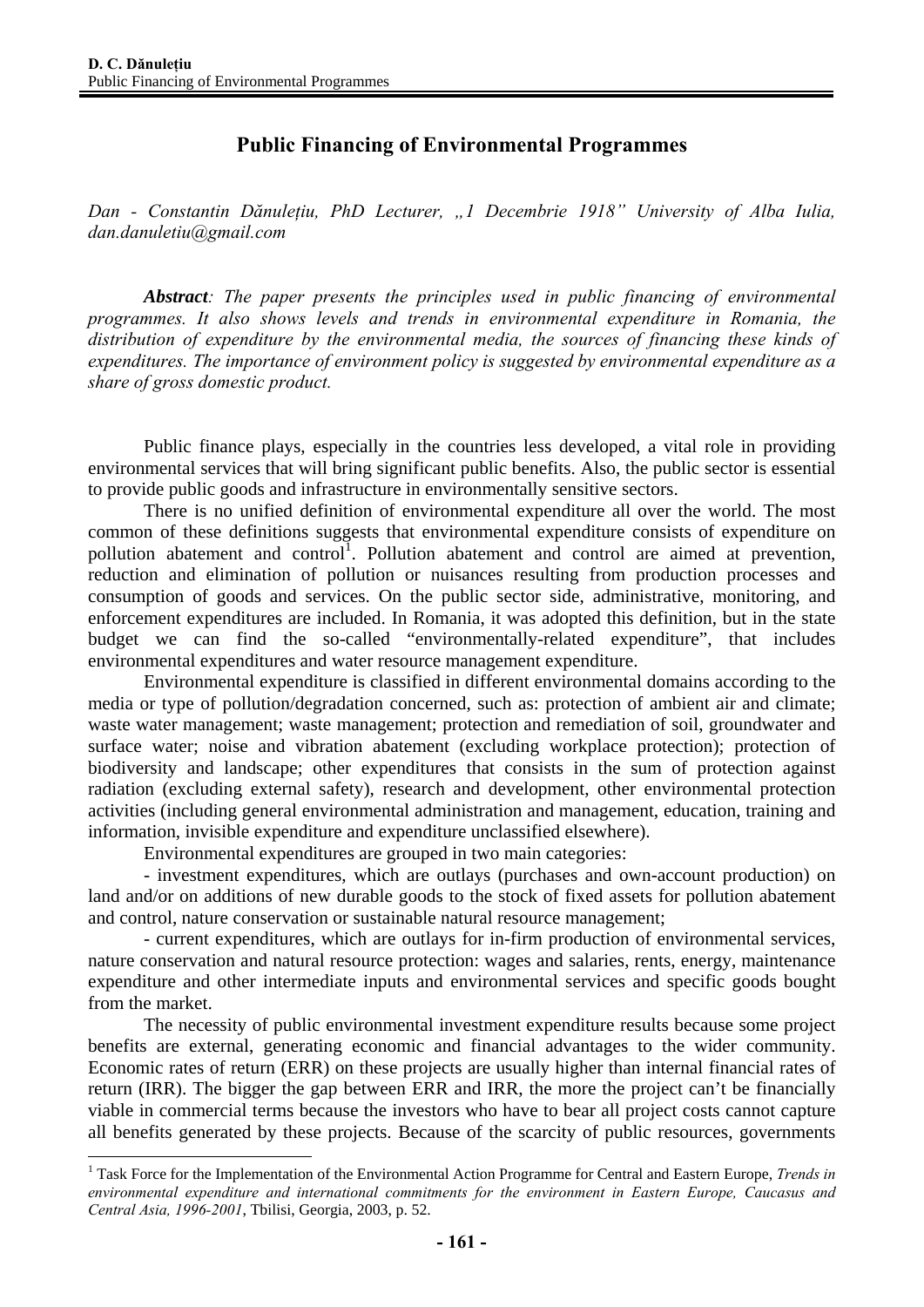need to create appropriate frameworks for optimising the use of available public environmental expenditure. In this sense, defining environmental priorities and introducing them into priorities supported by general budgets is a necessity.

There could be established some steps to achieve an efficient environmental management system $^2$ :

a) define priority environmental objectives. The objectives would be specific, measurable, accepted, realistic and time-bound. (SMART);

b) determine if public expenditures are necessary to achieve these objectives. If not, use of other policy instruments, such as permits or taxes to achieve environmental policy objectives, is saving public money;

c) define sources of funds, the size of financial envelope and an expenditure program. An expenditure program should be an integral part of a larger environmental program aimed at achieving specific priority objectives. It should consist at list of specific objectives, cost estimates, description of eligible project types and beneficiaries, terms of financing, procedures, principles and criteria of project appraisal and selection, procurement rules, time frame, indicators of performance;

d) select the best institutional arrangement for managing the expenditure program;

e) contract and control implementing agency to manage the expenditure program.

The process is illustrated in fig. no. 1.



Fig. no. 1 – Developing a sound public environmental expenditure program

An important issue in designing the policy framework for the mobilization of domestic financial resources is the integration of environmental finance into mainstream public finance. Implementing the environmental component of sustainable development goals requires cooperation

 $\overline{a}$  $2$  Fifth Ministerial Conference "Environment for Europe", Kiev, Ukraine, 21-23 may 2003, Good practices of public environmental expenditure management in transition economies, p. 12.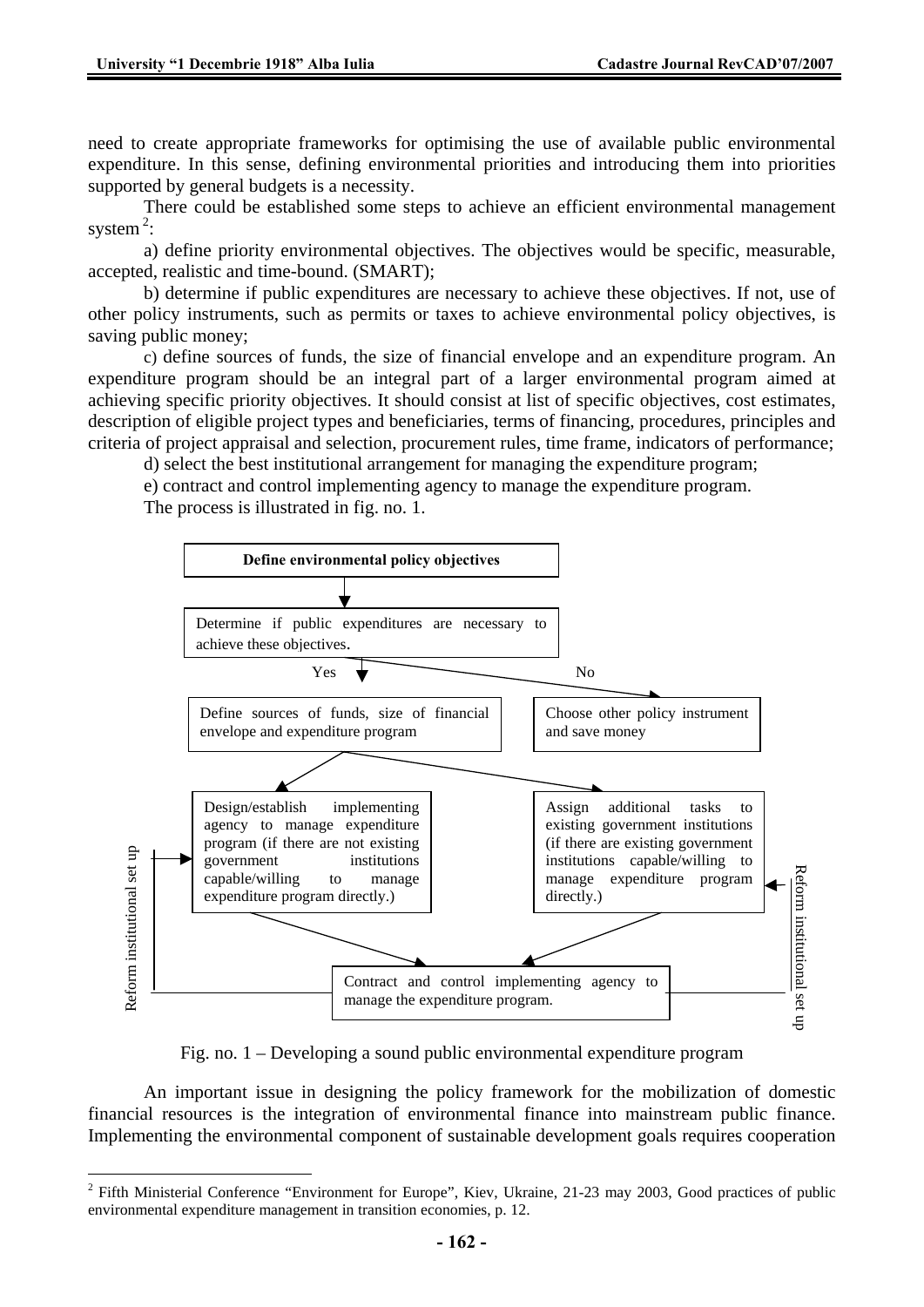$\overline{a}$ 

between various ministries, in particular the ministries of finance and environment. Cooperation can often become difficult because of conflicts of interests between those ministries<sup>3</sup>.

The integration of environmental finance into mainstream public finance is made up by Medium Term Expenditure (or Budget) Framework. This is an institutional mechanism that represents a complete logical chain linking policy formulations, planning and budgeting, and complements the short-term perspective of annual budget formulation. It contributes to greater fiscal discipline and efficiency in resource allocation and in operation. It ensures that budget allocations are consistent with government policy and strategic prioritisation, given the availability of resources. It represents a fundamental shift away from ad hoc lists of project ideas towards a model that facilitates realistic and affordable investment programmes supported by strategic targeting of limited public funds.

Through MTEF(or MTBF) is used to achieve the goals of any sound public expenditure management system are: fiscal discipline, efficient allocation of public funds and operational efficiency.

Fiscal discipline means control of total government expenditure, including central and local government budgets, state-owned enterprises and extra-budgetary funds. This condition arises because public financial resources in general have features of "common, open access" resources so as they are susceptible to the "tragedy of the commons". Absence of constraints is likely to result in large, unsustainable deficits and an unstable macroeconomic environment because of the behaviour of "free riders" of claimants of public funds.

Therefore, implementing constraints on the aggregate level of spending and deficits over the medium-term becomes the overriding objective of all public expenditure management systems. This control over total public sector expenditure translates into constraints imposed on sectoral financial envelopes. The fiscal consequences of public environmental expenditure (including central and local government budgets, state owned enterprises and extra-budgetary funds) must be subject to the same scrutiny as all other expenditure sectors.

Fiscal discipline requires control on the explicit expenditures and commitments, but also of other explicit or implicit commitments that can have an immediate or future fiscal impact..

In most countries budgeting decisions focus on direct expenditure programmes and on multi-year explicit legal commitments such as debt servicing. Less attention is usually paid to implicit or contingent liabilities. Sound budgeting and policy formulation require a wider and more courageous approach, covering more effectively and directly the fiscal risks faced by governments in the short term as well as in the long term. For example, obligations arising from current or new environmental expenditure programmes and policy measures must be assessed realistically, whatever their nature — implicit or explicit, direct or contingent.

Allocative efficiency means ensuring the best outcome by prioritising competing claims for different social objectives on scarce public funds (within aggregate fiscal discipline).

In democratic countries, the budgetary process is the preferred mechanism which societies use to ensure the best use of public resources. Within the framework of aggregate fiscal discipline, the challenge is to prioritise competing claims of different social objectives on scarce public resources. Difficult choices must be made between the marginal social benefits of expenditures on education, health service or environmental infrastructure. Ultimately the aggregate expenditure outcome is achieved through political bargaining. Ideally, the expenditure outcome is based on consensus, and bargaining is supported by adequate information being provided to all parties about trade-offs that are being made, including what everyone is having to give up and gain, together with future benefits that will derive from current sacrifices.

<sup>3</sup> United Nations, Commission on Sustainable Development, *Financial resources and mechanisms*, Report of the Secretary-General, 2000, p. 10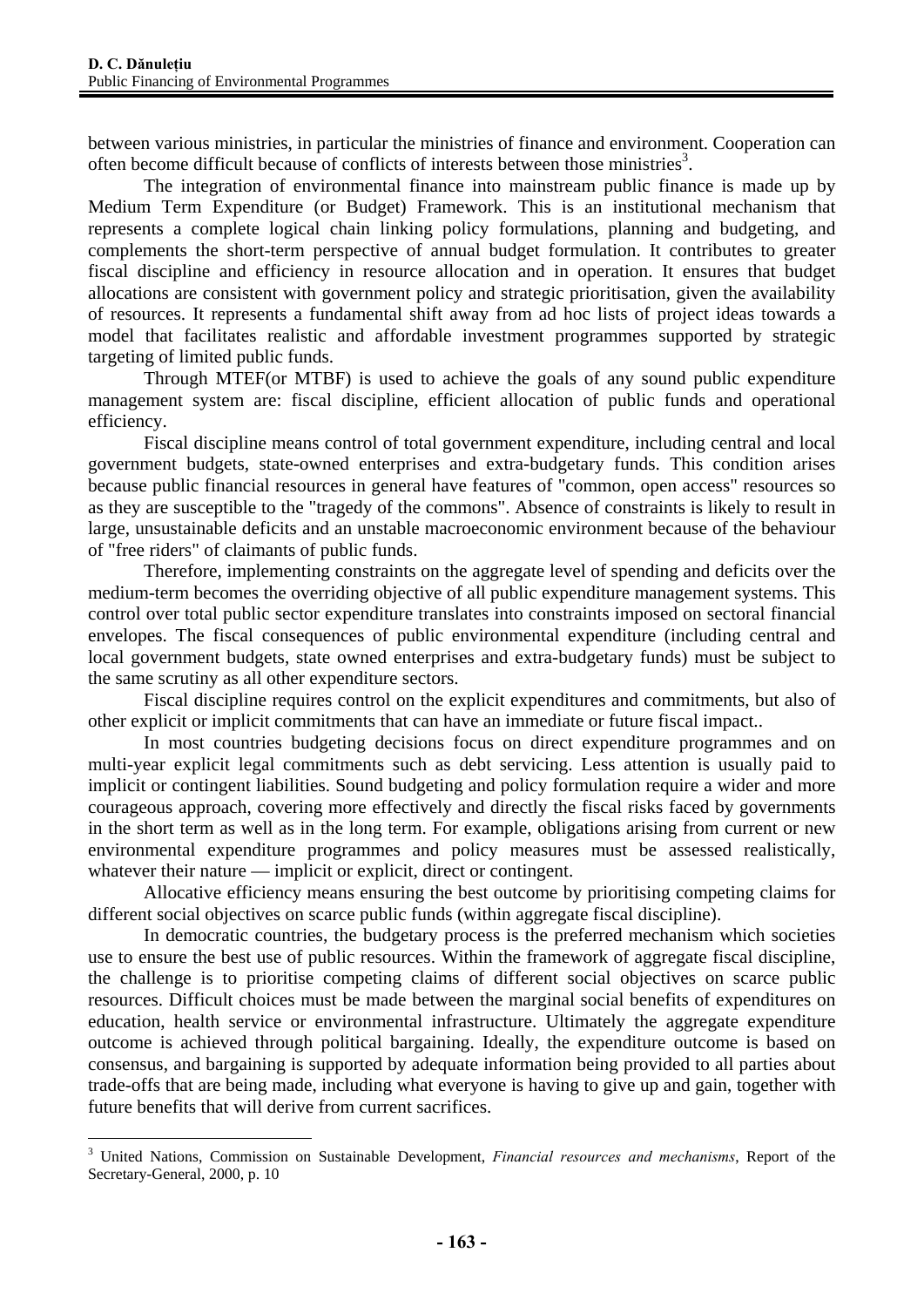$\overline{a}$ 

Impersonal rules for evaluating the relative importance of programmes and projects improve the quality of the prioritisation process. Since impersonal rules apply equally to every programme and project, the government cannot be as easily accused of favouritism and thus is better able to defend itself against criticism. Economic cost-benefit analysis and incidence analysis are examples of such rules. The first can provide information on the net social gain, while the second can potentially make transparent who gains and who loses.

Moreover, methodological and informational problems can create significant uncertainties and grounds for legitimate differences in interpretation. Because line ministers, (including the minister of the environment) have comparative advantage (such as information) in programming and allocating resources within their respective responsibility areas, the new challenge to the budgeting process for the government is to develop mechanisms to avoid sectoral spending decisions that undermine the objectives of other sectors' expenditure programmes.

Within sectors, a rational process of setting priorities is also needed to ensure allocative efficiency. Hard budget constraints from the top are necessary, although not sufficient, conditions to create incentives for sectoral ministers to prioritise expenditures and to seek efficiency.

Cost effectiveness implies achieving objectives at minimum cost. Cost effectiveness is considered not to be an issue in the private sector, where the incentive structure on competitive, private markets forces all economic agents to continuously search for cost minimizing opportunities. Such incentives do not exist automatically in the public sector, where the opportunity cost of money is not a painful constraint (due to plentiful opportunities for rent-seeking and free lunches). The necessary conditions for such incentives to be created include a hard budget constraint, explicit legal requirements supported by the rule of law, managerial autonomy deepseated in accountability and transparency mechanisms, predictability of resource needs and availability, a compensation system rewarding cost savings and high technical competence. Costeffectiveness tests are best applied when benefits are difficult to measure and value or when objectives have already been chosen.

The achievement of the objectives of public expenditure management rests on several pillars, namely: transparency, accountability, budget comprehensiveness, participation, consistency, equity, additionality and non-intrusiveness.

The first three seem to be the necessary conditions for good public expenditure management.

Transparency entails low-cost access to relevant information. Transparency of fiscal and financial information is a must for an informed executive, legislature and the public at large. Some authors stated that there is never a good reason for secrecy concerning revenues and rarely a good reason for secrecy concerning expenditures<sup>4</sup>. It is essential that information be relevant and in understandable form. In order to do so, all public expenditure programmes, including the environmental one, should use acknowledged international standards of accounting and disclosure of fiscal and financial information to controlling bodies and to the public. Also, transparency requires independent assurance of the integrity of financial reports through external audits and a mechanism to ensure that external audit findings are reported to the controlling bodies and that remedial action is taken.

Accountability means the capacity to hold public officials liable for their actions. Effective accountability has two components: responsibility and consequences. The first component can be understood as the requirement for government officials and public sector personnel to respond periodically to questions concerning where the money has gone and what has been achieved with it and the second can be seen as a need for predictable and meaningful consequences of good and bad performance with respect to one's line of responsibility.

<sup>&</sup>lt;sup>4</sup> S. Schiavo-Campo, D. Tommasi, Managing Government Expenditure, Asian Development Bank, Manila, 1999, p. 13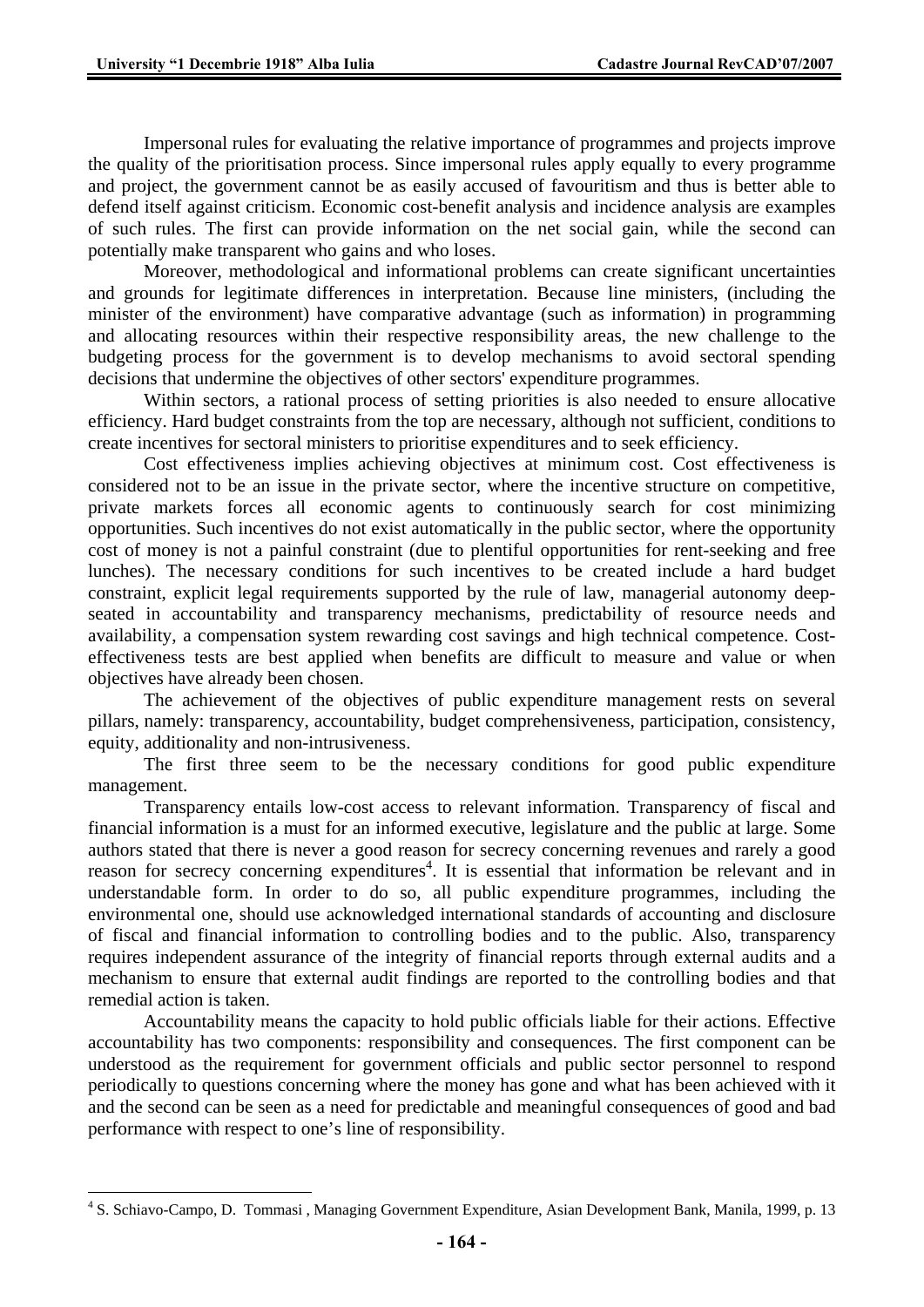$\overline{a}$ 

Comprehensiveness of the budget means that all public sector revenues should be pooled together in a general fund, and the legislature, guided by the executive body, should allocate these common resources to public expenditure programs, so as to equalise the marginal social benefit for each program.

This is contrary to the experience of Central and Eastern European Countries of financing environmental programmes through the environmental funds, which are institutions designed to channel public revenues earmarked for environmental protection purposes<sup>5</sup>. Environmental funds were created in order to boost public environmental expenditures and to shield them against myopic fluctuations and budgetary cuts inevitable in the heat of fiscal consolidation<sup>6</sup>.

Because environmental policy is only one of several state sectoral policies, environmental protection is in continuous competition with other state tasks such as health, education or economic growth. The balance between these and all state policies must be defined and decided by society, represented by the government and/or the parliament. Environmental policy priorities are usually low in the overall policy agenda of developing countries so that the establishment of an environmental fund was necessary in order to finance the environmental programmes.

The revenue sources of environmental funds are often earmarked taxes. Earmarking is a practice of assigning revenue from specific taxes or group of taxes to finance specific government services<sup>7</sup>. Earmarked revenues have considerable independence from the yearly budget in terms of revenue sources, management and use of money. Consequently, the funds can be used in a more flexible way and potentially a more transparent decision-making process may be devised. The challenge is to design rules and procedures to ensure accountability in order to encourage efficient use of fund resources.

 The economists invoked many arguments in favour of and against earmarking, which are presented in table no. 1.

Table no. 1

| Arguments in favour of earmarking                      | Arguments against earmarking                              |
|--------------------------------------------------------|-----------------------------------------------------------|
| Embodies benefit principle of taxation                 | Undermines allocation efficiency                          |
| Bypassing inflexible budgetary procedures: operational | Spillovers to other sectors leading to budget             |
| efficiency, cost-effectiveness                         | fragmentation and disability to manage the economy        |
| Bypassing salary ceilings to attract technically       | Segments some public expenditure outside the              |
| competent individuals                                  | discipline of the budget and the jurisdiction of the      |
|                                                        | legislature                                               |
| Protecting priority expenditures and vulnerable groups | Uncertainty of estimates of public sector expenditures,   |
| from budget cuts                                       | macroeconomic programming difficult                       |
| Increasing acceptability of taxes                      | Breeds vested interests, increases the risk of corruption |
|                                                        | and waste                                                 |
| Something is better than nothing                       | Once created, difficult to phase out                      |
| Enhancing environmental effects                        |                                                           |

### *Arguments in favour and against of earmarking*

Source: G. Peszko, Integrating public environmental expenditure management and public finance in transition economies, pag. 62-63, in *Finance for sustainable development. Testing New Policy Approaches,* United Nations, New York, 2002

The environmental funds are important instruments in the transition process and they are jointly responsible for environmental improvements in CEE countries via the provision of funds for environmental investments. Attempts should always be made to finance environmental investment

<sup>5</sup> Stefan Speck, Jim McNicholas and Marina Markovic(editors), Environmental Funds in the Candidate Countries, Szetendre, Hungary, 2001, p.19.

Peszo, Integrating Public Environmental Expenditure Management and public finance in transition economies, in

volume *Finance for sustainable development. Testing New Policy Approaches, United Nations, New York, 2002, p.45.*<br><sup>7</sup> idem, p. 57.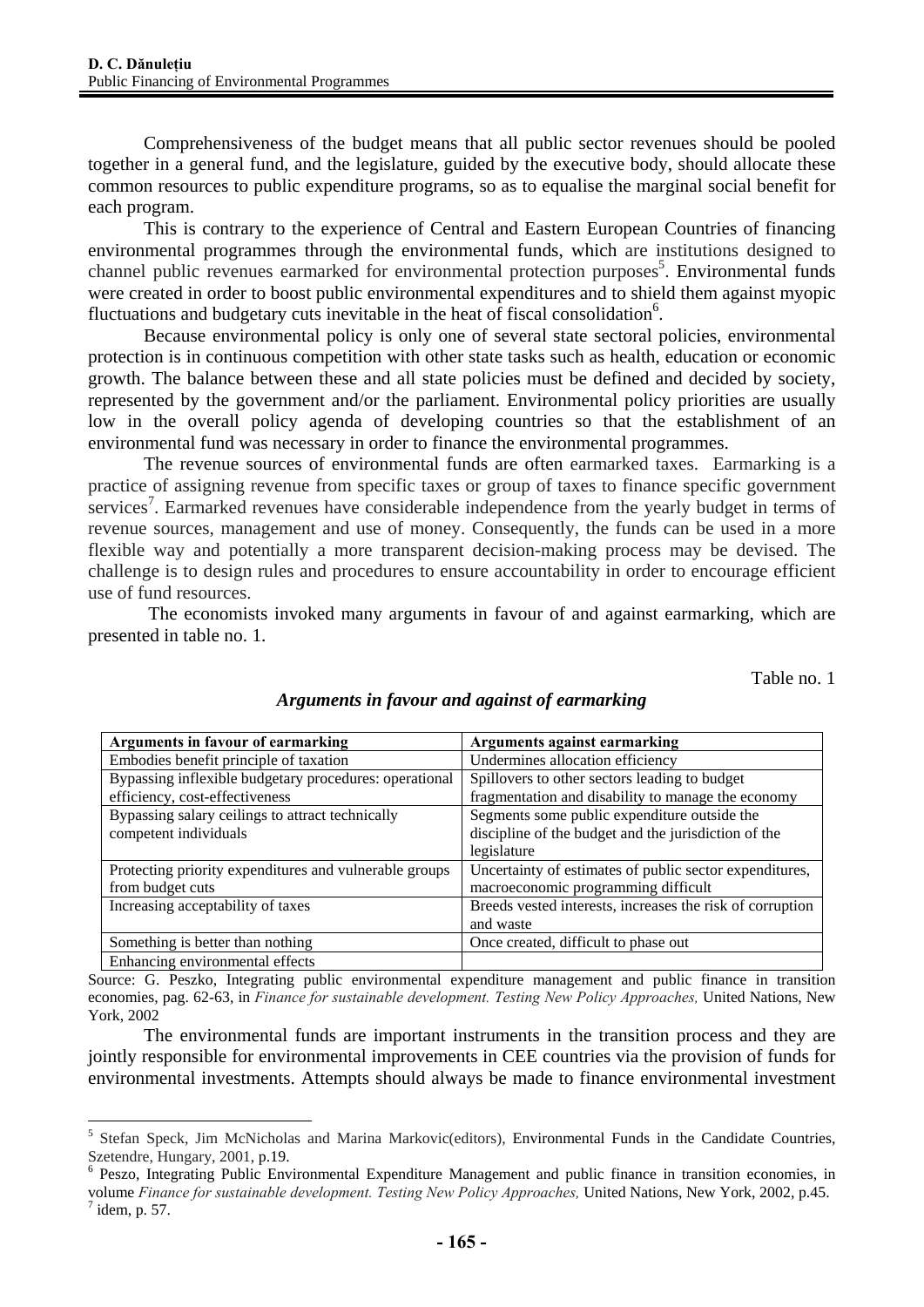from general revenues, but when earmarking is used in order to achieve certain environmental goals it should be carefully justified, for example by using the proceeds of environmental taxation to mitigate the prior environmental damage that prompted the tax in the first place.

In Romania, public resources for environmental purposes are allocated to: functioning of public administration, pollution abatement and control, biosphere and environment protection (air quality protection; water quality protection; waste management; soil and ground water quality protection; noise and vibration reduction), natural habitat preservation (species protection; protected areas; ecological rehabilitation and reconstruction; aquatic medium regeneration; prevention of dangerous natural phenomena), European directives implementation, other activities (research – development; general management for environment; protection against radiation; education, training, informing).

Resources allocated to pollution abatement and control are aimed mainly to cover the financial national contribution to the European Union's programmes and to the programmes financed through international resources.

The funds for environment protection are allocating through the budget of the line Ministry, but also through the state aid channel and through the Environmental Fund. In the report entitled "Romanian environment status 2005", the Environment Protection Agency determined the total environment expenditure in years 2000-2003 and types of them. The data shows that investment expenses were in 2003 about 32,88% of total expenses and current expenses cover 67,03% of the total, which reflects the tendency of use of existing fittings.

Public institution with tasks in environment protection domain is Ministry of Environment and Water Management.

As regards the section of "environmental and water expenditures" of the Ministry's budget for the years 2000-2006, this is shown in table no. 2.

Table no. 2

|                                                     |          |       |                   |          |          |         | mil. new lei (RON) |
|-----------------------------------------------------|----------|-------|-------------------|----------|----------|---------|--------------------|
| Indicator                                           | Year     | 2000  | 2001              | 2002     | 2003     | 2004    | 2005               |
| Environmental and water                             | value    | 81.64 | 147.98            | 222.64   | 224.13   | 269.59  | 364.2              |
| expenditures                                        | % of TBE | 0.55  | 0.80              | 0.98     | 0.80     | 0.79    | 0.94               |
| a) development of water<br>sources, hydro technical | value    | 52.56 | 112.53            | 162.01   | 167.91   | 188.48  | 243.4              |
| accumulation and<br>equipment                       | % of TBE | 0.35  | 0.61              | 0.71     | 0.60     | 0.55    | 0.63               |
| b) environment protection,                          | value    | 26.98 | 26.7              | 51.55    | 45.51    | 68.75   | 94.8               |
| pollution abatement and<br>control                  | % of TBE | 0.18  | 0.15              | 0.23     | 0.16     | 0.20    | 0.24               |
| c) other expenditures                               | value    | 2.1   | 8.75              | 9.08     | 10.71    | 12.36   | 26.0               |
| (including central public<br>administration)        | % of TBE | 0.015 | 0.048             | 0.04     | 0.038    | 0.037   | 0.067              |
| Total budget expenditures<br>(TBE)                  |          |       | 14916.78 18401.21 | 22682.36 | 28145.07 | 34073.5 | 38782.4            |

# *Environmental and water expenditures of the Ministry of Environment and Water Management in 2000-2005*

mil. new lei (RON)

Source: Execution account of state budget 2000-20005.

The data from table no. 2 suggest that environmental related expenditures had a reduced, but growing importance in the years 2000-2005. The increase of the expenditures is related by the necessity to adopt and implement the European acquis in the environment domain. However, environment protection expenditures counted only maximum 0,24% of the total budget expenditures (in 2005) and maximum 0,11% of GDP (in 2002) in this period. As the data from table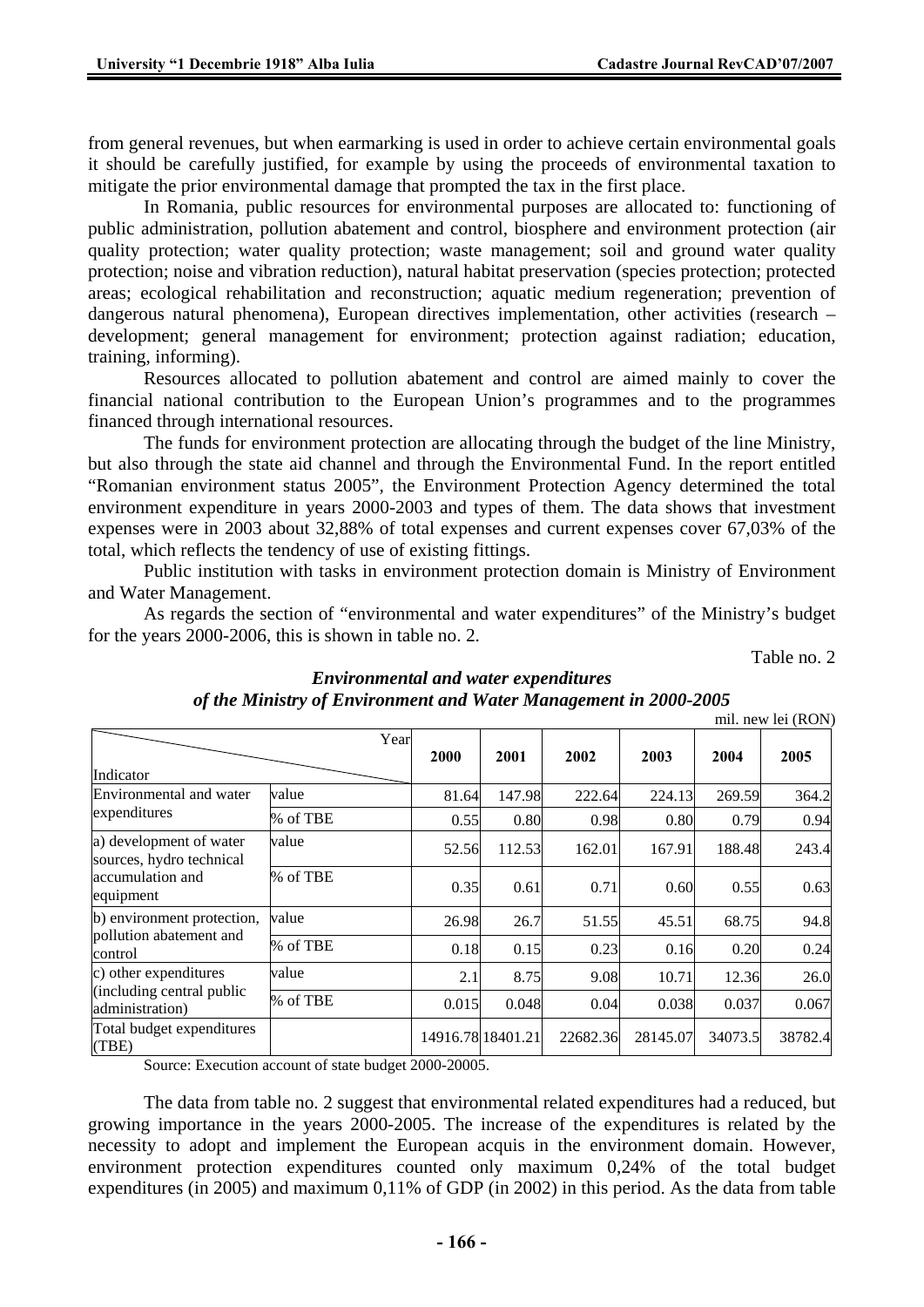no. 3 show, the percentage of the environment protection expenditures is almost constant during 2003-2005, meaning 0,08% of GDP.

Table no. 3

### *Environmental expenditures of the Ministry of Environment and Water Management, as percent of GDP (2000-2005)*

| Year<br>Indicator                                                                         | <b>2000</b> | 2001     | 2002     | 2003     | 2004     | 2005     |
|-------------------------------------------------------------------------------------------|-------------|----------|----------|----------|----------|----------|
| Environment protection, pollution<br>abatement and control<br>expenditures (mil. new lei) | 26.98       | 26.7     | 51.55    | 45.51    | 68.75    | 94.8     |
| GDP (mil. new lei)                                                                        | 80377.3     | 116768.7 | 151475.1 | 197564.8 | 246468.8 | 288047.8 |
| Percent<br>of<br>environmental<br>expenditures in GDP - %                                 | 0.07        | 0.10     | 0.11     | 0.08     | 0.08     | 0.08     |

Source: Execution account of state budget 2000-20005 and Statistical yearbook of Romania, 2001-2006.

Expenditures of the Ministry of Environment and Water Management for the years 2006- 2010 are financed from three sources: state budget, external borrowing and external grants. Table no. 4 indicates the expenditures approved for 2006 and 2007, and the expenditures planned to be done in 2008-2010 period.

Table no.4

*Sources of financing Ministry of Environment and Water Management's programmes* 

|                    |          |          |          |          | Mil. new lei |
|--------------------|----------|----------|----------|----------|--------------|
|                    | 2006     | 2007     | 2008     | 2009     | 2010         |
| Total budget       | 1289,498 | 2338,070 | 2966,252 | 2910,678 | 2460,695     |
| State budget       | 1071,310 | 1675,591 | 2387,594 | 2468,446 | 2178,209     |
| External borrowing | 103,760  | 527,554  | 526,432  | 420,168  | 263,365      |
| External grants    | 114.428  | 134.925  | 52,226   | 22,064   | 19,121       |

Source: Ministry of Environment and Water Management, Budget for year 2007, www.mmediu.ro

From the data of the table no. 4 we conclude that the main source of financing Ministry's programmes is the state budget (over 80% of the total expenditures, excepting 2007). It has to be noted that the financing through external grants registers a decrease not only in relative measures, but also in absolute terms. The destinations of the funds allocating in 2006-2007 through the budget of the Ministry of Environment and Water Management and the perspectives of these allocations in 2008-2010 are shown in table no. 5.

Table no. 5

# *Destinations of the Ministry of Environment and Water Management budget (2006, 2007) and foreseeing for 2008-2010*

|                                                                                                                                 |        |        |                                              |                 | mil. new lei |
|---------------------------------------------------------------------------------------------------------------------------------|--------|--------|----------------------------------------------|-----------------|--------------|
| Expenditure programme                                                                                                           | 2006   | 2007   | 2008                                         | 2009            | 2010         |
| I. Global policy of environment protection management, nature<br>and biological diversity preservation, air quality protection, |        |        |                                              |                 |              |
| climatic changes management and waste management                                                                                |        |        | 435,961 724,526 1007,017                     | 849,656 531,681 |              |
| II. Water resources management                                                                                                  |        |        | 773,265 1520,476 1895,949 1991,706 1853,594  |                 |              |
| III. Policy in weather activity                                                                                                 | 80.272 | 93,068 | 63.286                                       | 69.316          | 75.420       |
| Total expenditure                                                                                                               |        |        | 1289,498 2338,070 2966,252 2910,678 2460,695 |                 |              |

Source: Ministry of Environment and Water Management, Budget for year 2007, www.mmediu.ro

Analysis of the data reflects the importance of the expenditures for the protection against the floods, which covers more than 50% of the total expenditures in 2006 and over 40% in all the other years. Another important expenditure is that for environment protection management, which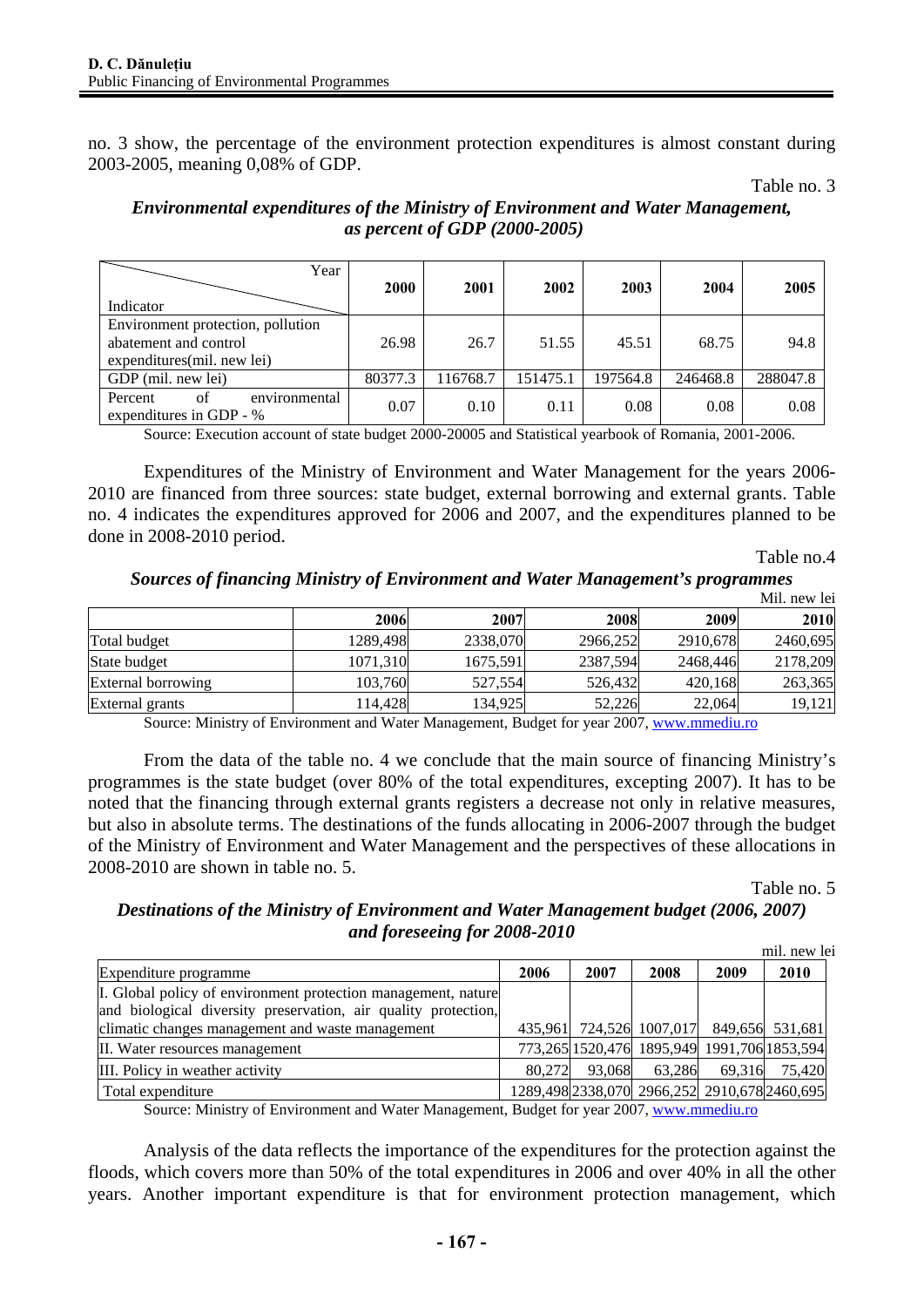represents almost 20% of the total expenditures in all the studied years. The other expenditures are in all the years below 10% of the total expenditures.

Local public administration's budgets are another sources of financing environmental public expenditures, as it shows data from Table no. 6.

Table no. 6

| <b>Environment protection expenses of local public administration</b> |
|-----------------------------------------------------------------------|
| on types of expenses                                                  |

|                                         |      |       |        |      | mil. new lei |       |
|-----------------------------------------|------|-------|--------|------|--------------|-------|
|                                         | 2000 | 2001  | 2002   | 2003 | 2004         | 2005  |
| Investments in environmental protection | 38,7 | 34,6  | 42.80  | 69.2 | 288,9        | 298,3 |
| a) prevention and control of pollution  | 36,7 | 32,1  | 38,99  | 54,3 | 260,8        | 292,5 |
| b) natural resources protection and     | 0.03 | 0,2   | 0,85   | 5,5  | 8,6          | 1,1   |
| biodiversity preservation               |      |       |        |      |              |       |
| c) other activities                     | 1.97 | 2.3   | 2.96   | 0.9  | 19.5         | 4,7   |
| Internal current expenditure for        | 46.7 | 100.4 | 193,28 | n.a. | 162.4        | 201.1 |
| environment protection                  |      |       |        |      |              |       |

Source: Yearly Statistical Annuar 2001, …, 2006, www.mmediu.ro

In the years 2000-2002, the share of current expenses is greater in the total expenses, a fact explained by the preoccupation in exploiting the existing installation for environment protection and by the minor interest to investments in environmental protection as a result of the fact that these expenses doesn't produce quantifiable benefits. In the years 2004-2005, the share of investments in environmental protection was greater than that of current expenses, which can be explained by the nearest integration of Romania in European Union and the necessity to eliminate the gaps between our country and the other member states, by the rise of public financial resources as a result of economic growth of Romania and by the necessity to eliminate the effects of natural catastrophes produced in that period.

In order to analyse the financial structure of public financing we have to look at the state aid for environment. Table no. 7, based on the data from State aid from Romania in period 2003-2005 Report, reflects the structure of these kind of state aid in years 2001-2005. It could be observed that the main category of state aid for environment is that consisting in subsidies, allocations, premiums, any other unrepayable sums. These sums cover more than 50% of the total state aid for environment and register a growing trend. Another important category of state aid for environment is that of capital involvement of the state, which account for 23,28 % - 46,82 % in period 2001 - 2005. It has to be underlies that exemptions, decreases and deferred payments to increased delays and of penalties registered in 2003 a percentage of 13% of the total state aid for the environment. It was granted no other exemptions, decreases and deferred payments to increased delays and of penalties since then.

Table no.7

|                                                          |            |        |        |        | Mil. new lei (RON), % |           |
|----------------------------------------------------------|------------|--------|--------|--------|-----------------------|-----------|
| Indicator                                                | Year       | 2001   | 2002   | 2003   | 2004                  | 2005      |
| Total state aid for environment                          | value      | 30,253 | 44,121 | 40,869 | 43,771                | 28,583    |
| A1(subsidies, allocations, premiums, any other           | value      | 15,567 | 26,525 | 26,021 | 25,187                | 18,780    |
| unreimbursable sums)                                     | % in total | 51,46  | 60,12  | 63,67  | 57,54                 | 65,70     |
|                                                          | value      |        | 0.010  | 16,57  |                       | 0 0,00013 |
| A2(decreases and/or exemptions to taxes or duties)       | % in total | 0.00   | 0.02   | 0.04   | 0,00                  | 0,00      |
|                                                          | value      | 14,165 | 14,997 | 9,516  | 18,584                | 9,802     |
| B1(capital involvement of the state)                     | % in total | 46,82  | 33.99  | 23,28  | 42,46                 | 34,30     |
| C2(exemptions, decreases, deferred payments to increased | value      | 0,520  | 2,589  | 5,315  |                       | 0         |
| delays and of penalties)                                 | % in total | 1,72   | 5,87   | 13,00  | 0.00                  | 0.00      |

*The structure of state aid for environment* 

Source: Competition Council, Report of State aid from Romania in period 2003-2005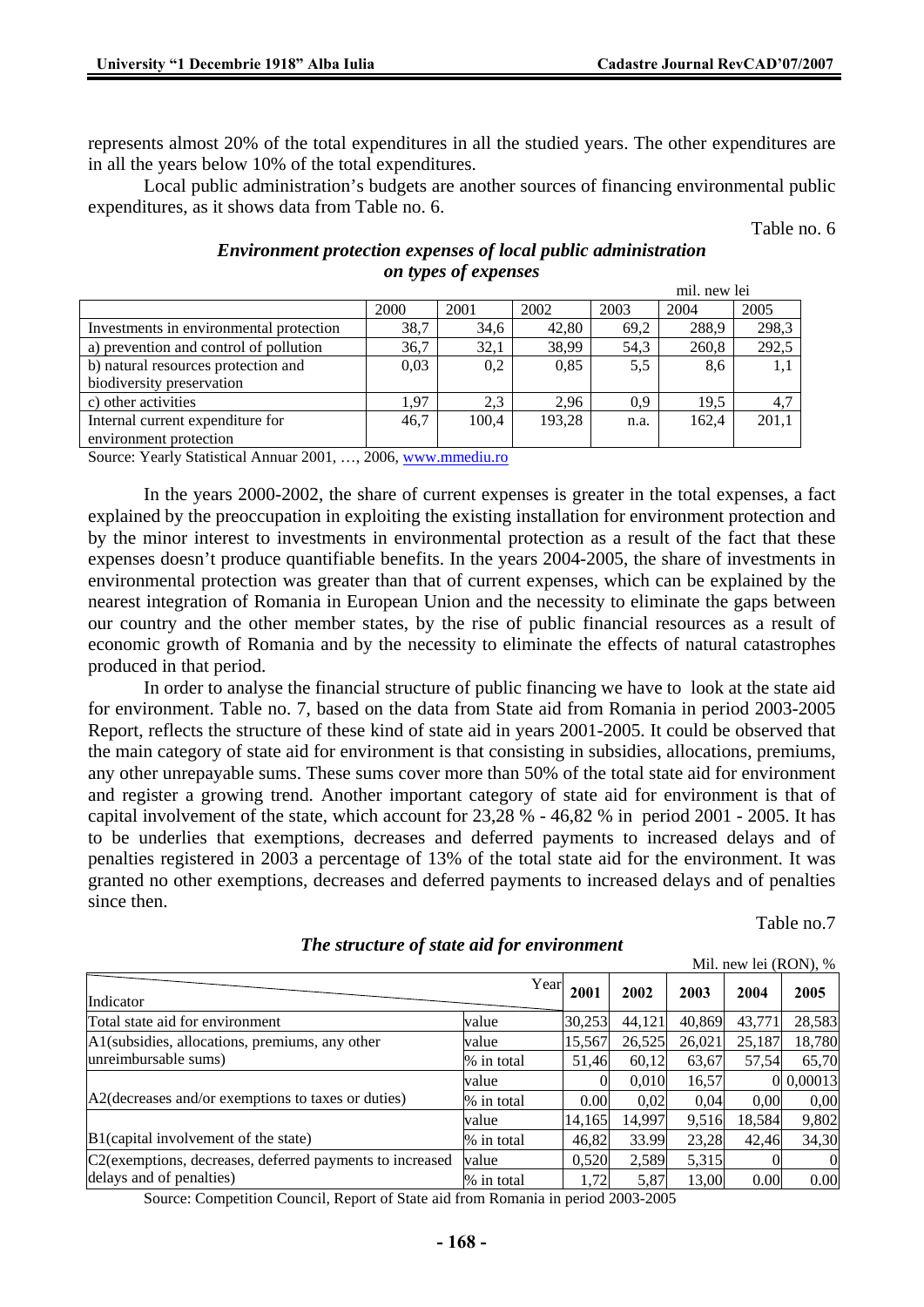Data from table no. 8 indicates the small importance of state aid for environment. This kind of state aid accounted for 0,029% of GDP in 2002, but it has a decreasing trend, the main cause of this evolution being adoption of European acquis in state aid domain.

Table no.8

| Year<br>Indicator                                                          | 2001     | 2002       | 2003       | 2004       | 2005       |  |
|----------------------------------------------------------------------------|----------|------------|------------|------------|------------|--|
| Total state aid for environment - %                                        | 0,026    | 0,029      | 0,021      | 0,018      | 0,010      |  |
| A1(subsidies, allocations, premiums, any other<br>unreimbursable sums) - % | 0,013    | 0,018      | 0.013      | 0,010      | 0,007      |  |
| A2(decreases and/or exemptions to taxes or duties) - %                     |          | irrelevant | irrelevant | irrelevant | irrelevant |  |
| $B1$ (capital involvement of the state) - %                                | 0,012    | 0,010      | 0,005      | 0,008      | 0,003      |  |
| C2 (exemptions, decreases, deferred payments to                            |          |            |            |            |            |  |
| increased delays and of penalties) - %                                     | 0.000    | 0.002      | 0.003      | 0.000      | 0,000      |  |
| GDP (mil. new lei)                                                         | 116768.7 | 151475.1   | 197564,8   | 246468.8   | 288047,8   |  |

#### *State aid for environment, as percent of GDP in 2001-2005*

Source: Competition Council, Report of State aid from Romania in period 2003-2005 and Statistical yearbook of Romania, 2001-2006.

The Environmental Fund is an economic - financial instrument specific to transition, used to rehabilitate the environment deteriorated by its irrational use during the Communist period and used to partially reduce the high costs on the recovery of natural capital. The environmental Fund is a public one, extra-budgetary, and its incomes are public, being a part of the general consolidated budget.

Law no. 73/2000 created the Environmental Fund, but this became functional only in June 2002. It is an instrument that applies the "Polluter Pay Principle" and "Responsibility of Producer Principle".

According to the Report concerning Environmental Fund 2006, the sums raised was growing all over the period, but mostly in the year 2005. At the end of November 2006 the sums raised in this fund amounted 193.375,7 thousands lei, being with 29,57 % bigger than in 2005, with 124,58% bigger than in 2004 and with 187,45% bigger than in 2003. The sums raised at the Environmental Fund and the dynamics of these are reflected in table no.9.

Table no. 9

|       |                      |                | $-$ (mil new lei $-$ RON) $-$ |  |  |  |
|-------|----------------------|----------------|-------------------------------|--|--|--|
| Year  | Total tax collection | % compared to: |                               |  |  |  |
|       |                      | Previous year  | Year 2003                     |  |  |  |
| 2002  | 19,026               |                |                               |  |  |  |
| 2003  | 68,935               | 362,33%        |                               |  |  |  |
| 2004  | 90,604               | 131,43%        | 131,43%                       |  |  |  |
| 2005  | 149,241              | 164,72%        | 216,49%                       |  |  |  |
| 2006  | 193,376              | 129,57%        | 280,52%                       |  |  |  |
| Total | 521,182              |                |                               |  |  |  |

*The situation of Environment Fund tax collection* 

Source: EFA, Reports on Environment Fund management for 2004-2006

The annual budgetary plans and the payments made by the Environment Fund between 2004 and 2006 are presented in table no. 5.